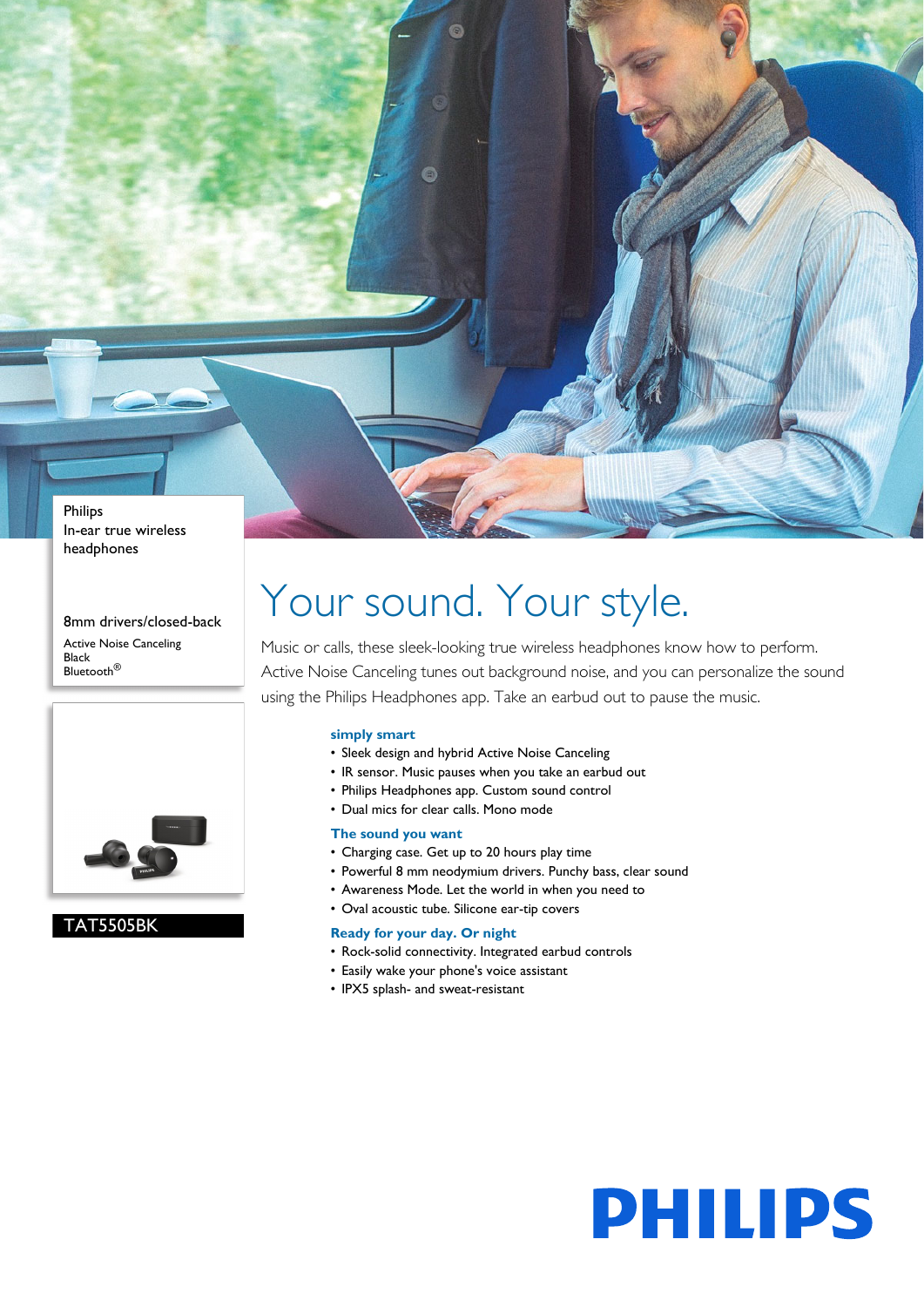#### **Sleek design**



These true wireless headphones don't just look great-they also let you hear your tunes better when you're on the move. Hybrid Active Noise Canceling reduces external noise, so there's less between you and your music. Awareness Mode lets you bring the world back in.

#### **Philips Headphones app**



Enhance the bass. Tone down the treble. The Philips Headphones app puts you in charge of the music you're listening to. Adjust levels yourself or choose from preset sound styles.

You can also switch between preset ANC modes with a single tap.

#### **Dual mics for clear calls**

Two mics in each earbud focus on the sound of your voice, reducing noise from the world around you. If you're in a quieter place and don't need to block out noise while you're speaking, mono mode lets you use just one earbud to talk.

#### **Charging case.**

You get up to 20 hours play time with the charging case, and the headphones will play for 5 hours from a single charge (4.5 hours with ANC). A speedy 15-minute charge gives you an extra hour. It takes two hours to charge the case via USB-C.

#### **Powerful 8 mm neodymium driver**



Traveling, working from home, or just relaxing. 8 mm drivers deliver great sound for every track, playlist, and more. If you take an earbud out, the music pauses. Put the earbud back in, and the music starts up again.

#### **Oval acoustic tube.**

The oval-shaped acoustic tube sits comfortably and securely in your ear and maximizes passive noise isolation. You get a choice of silicone ear-tip covers in small, medium, and large, so you always get a comfortable fit.

#### **Rock-solid connectivity**

Your headphones are ready to pair the instant you take them out of the charging case. Once they're paired, they remember the last device they were paired with. Touch controls on each earbud make it easy to control music, calls, and volume.

#### **IPX5 sweat-resistant**

With an IPX5 rating, these true wireless headphones are resistant to splashing from any direction. They won't mind a little sweat, and you don't need to worry about getting caught out in the rain.